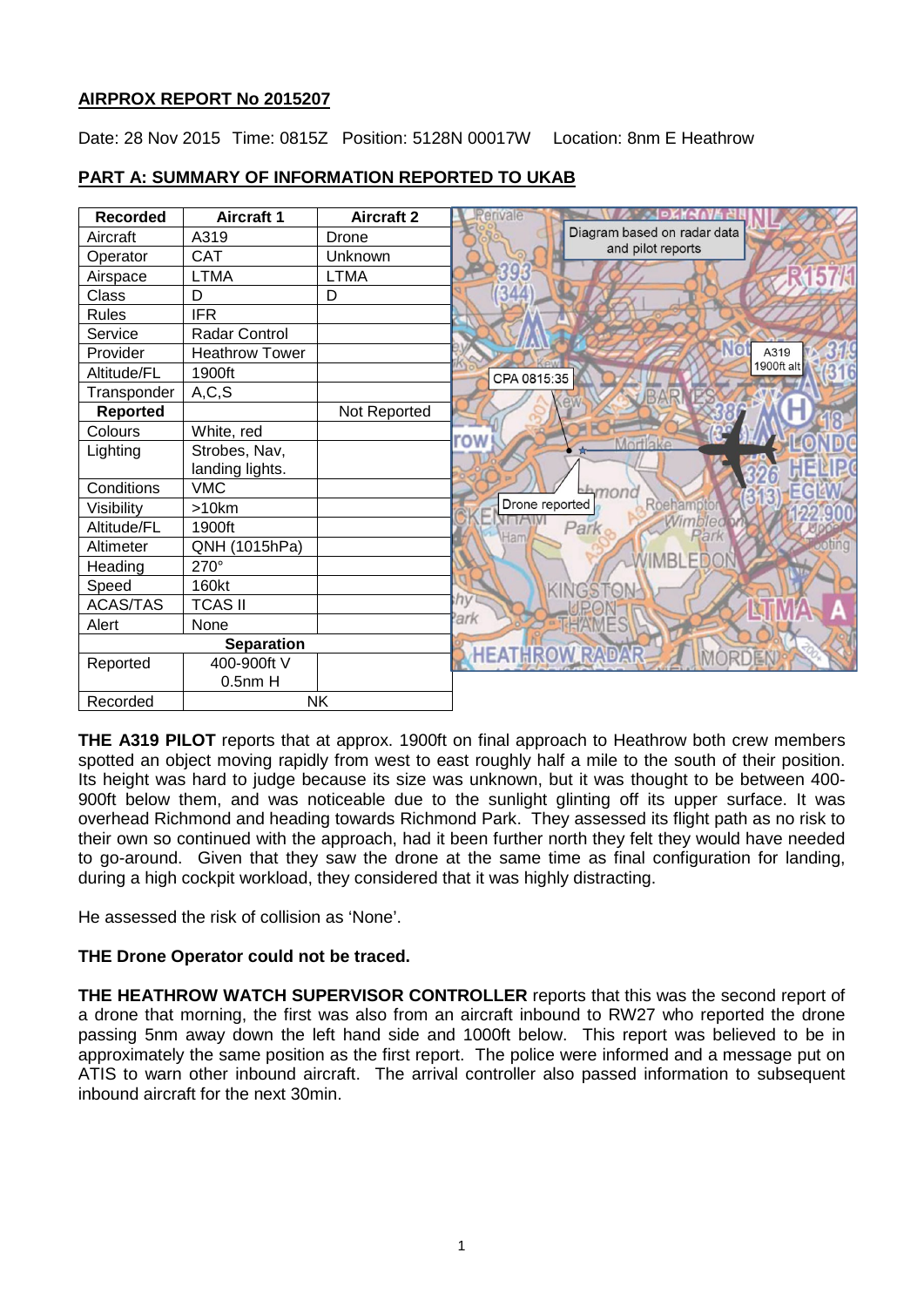## **Factual Background**

The weather at Heathrow was recorded as follows:

EGLL 280750Z AUTO 23009KT 9999 NCD 03/00 Q1015 NOSIG=

#### **Analysis and Investigation**

#### **UKAB Secretariat**

The Air Navigation Order 2009 (as amended), Article 138[1](#page-1-0) states:

A person must not recklessly or negligently cause or permit an aircraft to endanger any person or property.

Article 166, paragraphs 2, 3 and 4 state:

(2) The person in charge of a small unmanned aircraft may only fly the aircraft if reasonably satisfied that the flight can safely be made.

(3) The person in charge of a small unmanned aircraft must maintain direct, unaided visual contact with the aircraft sufficient to monitor its flight path in relation to other aircraft, persons, vehicles, vessels and structures for the purpose of avoiding collisions.'

(4) The person in charge of a small unmanned aircraft which has a mass of more than 7kg excluding its fuel but including any articles or equipment installed in or attached to the aircraft at the commencement of its flight must not fly the aircraft

(a) in Class A, C, D or E airspace unless the permission of the appropriate air traffic control unit has been obtained;

(b) within an aerodrome traffic zone …; or

(c) at a height of more than 400 feet above the surface unless it is flying in airspace described in sub-paragraph (a) or (b) and in accordance with the requirements for that airspace.

In addition, the CAA has published guidance regarding First Person View (FPV) drone operations which limit this activity to drones of less than 3.5kg take-off mass, and to not more than 1000ft<sup>[2](#page-1-1)</sup>.

#### **Summary**

 $\overline{\phantom{a}}$ 

An Airprox was reported when an A319 and a drone flew into proximity at 0815 on Saturday 28<sup>th</sup> November 2015. The A319 pilots were operating under IFR in VMC, and receiving a Radar Control Service from Heathrow Tower. The drone operator could not be traced.

#### **PART B: SUMMARY OF THE BOARD'S DISCUSSIONS**

Information available consisted of a report from the A319 pilot, radar photographs/video recordings, and reports from the air traffic controllers involved.

Members considered the circumstances of the incident and noted that, for flights within Line-of-Sight, CAA guidance<sup>[3](#page-1-2)</sup> is that the drone operator is required to employ the See-and-Avoid principle through continued observation of the drone, and the airspace around it, with respect to other aircraft and objects. Within the UK, Visual Line-of-Sight operations are normally accepted as being out to a maximum distance of 500m horizontally, and 400ft vertically from the drone operator.

<span id="page-1-0"></span><sup>&</sup>lt;sup>1</sup> Article 253 of the ANO details which Articles apply to small unmanned aircraft. Article 255 defines 'small unmanned aircraft'. The ANO is available to view at http://www.legislation.gov.uk.

<span id="page-1-1"></span><sup>&</sup>lt;sup>2</sup> ORSA No. 1108 Small Unmanned Aircraft – First Person View (FPV) Flying available at: ORSA No 1108.<br><sup>3</sup> http://www.caa.co.uk/Commercial-Industry/Aircraft/Unmanned-aircraft/Unmanned-Aircraft

<span id="page-1-2"></span>